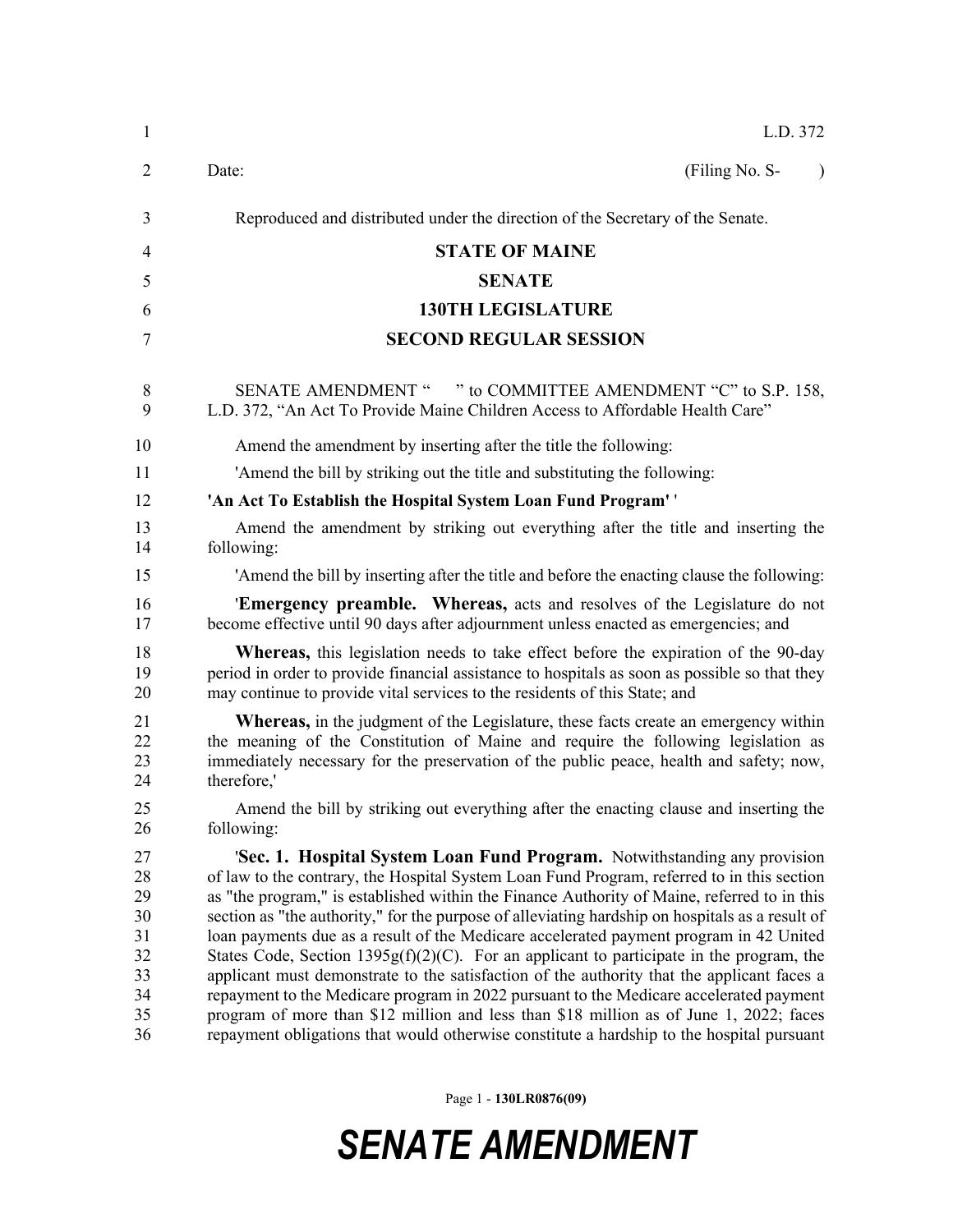- to 42 United States Code, Section 1395dd $d(f)(l)$ ; and has less than 60 days' cash on hand as of May 1, 2022. 1 2
- 3 **1. Hospital System Loan Fund.** The Hospital System Loan Fund, referred to in this 4 section as "the fund," is created as a nonlapsing, interest-earning, revolving fund to carry 5 out the purposes of this section.
- 6 A. The authority may receive, invest and expend on behalf of the fund money from 7 gifts, grants, bequests, loans and donations in addition to money appropriated or 8 allocated by the State. Money received by the authority on behalf of the fund must be 9 used for the purposes of this section. The fund must be maintained and administered 10 by the authority.
- 11 B. Applications to participate in the program must be made available by the authority 12 no later than June 1, 2022 and decisions must be made no later than July 1, 2022 and 13 any loans must be issued by the authority by August 1, 2022.
- 14 C. The total amount of funding to be distributed by the authority from the fund may 15 not exceed \$12 million. Multiple loan applications must result in a proration of funds.
- 16 D. The repayment term for a borrower is 24 months and the interest rate is zero. The 17 loan must be repaid by a borrower in equal monthly installments beginning one month 18 after receipt of funds. There is no penalty for early repayments. Any amounts 19 remaining unpaid after 24 months must be recovered as a reduction to the first 20 supplemental pool payment to the loan recipient made pursuant to rule Chapter 101: 21 MaineCare Benefits Manual, Chapter III, Section 45.04 following the end of the 24- 22 month repayment period.
- 23 E. A borrower receiving a loan shall participate in the Medicaid program during the 24 term of the loan. Any unpaid amount of the loan must be repayable by the borrower 25 within 30 days of the borrower no longer being a Medicaid provider. The authority 26 shall notify the Department of Health and Human Services of the loan recipients. The 27 department shall notify the authority if during the term of the loan a borrower receiving 28 the loan no longer participates in the Medicaid program.
- 29 F. Beginning August 1, 2024 and quarterly thereafter, the authority shall transfer the 30 repaid principal balance to the Reserve for FAME Hospital - Hospital System Loans 31 General Fund account established in section 2.
- 32 G. Costs and expenses incurred by the authority, including but not limited to 33 maintaining, servicing and administering the fund, may be paid out of the fund.

34 **2. Administration; rules.** The program and the fund are administered by the 35 authority. The authority may adopt rules to carry out the purposes of this section. Rules 36 adopted pursuant to this subsection are routine technical rules pursuant to the Maine 37 Revised Statutes, Title 5, chapter 375, subchapter 2‑A.

38 **3. Report.** The authority shall report to the State Controller on loan disbursements 39 and loan repayments annually, beginning on July 1, 2023, and upon the transfer of funds.

40 **Sec. 2. Reserve for FAME Hospital - Hospital System Loans account**  41 **established.** Notwithstanding any provision of law to the contrary, the State Controller 42 shall establish the Reserve for FAME Hospital - Hospital System Loans General Fund 43 account.

Page 2 - **130LR0876(09)**

## *SENATE AMENDMENT*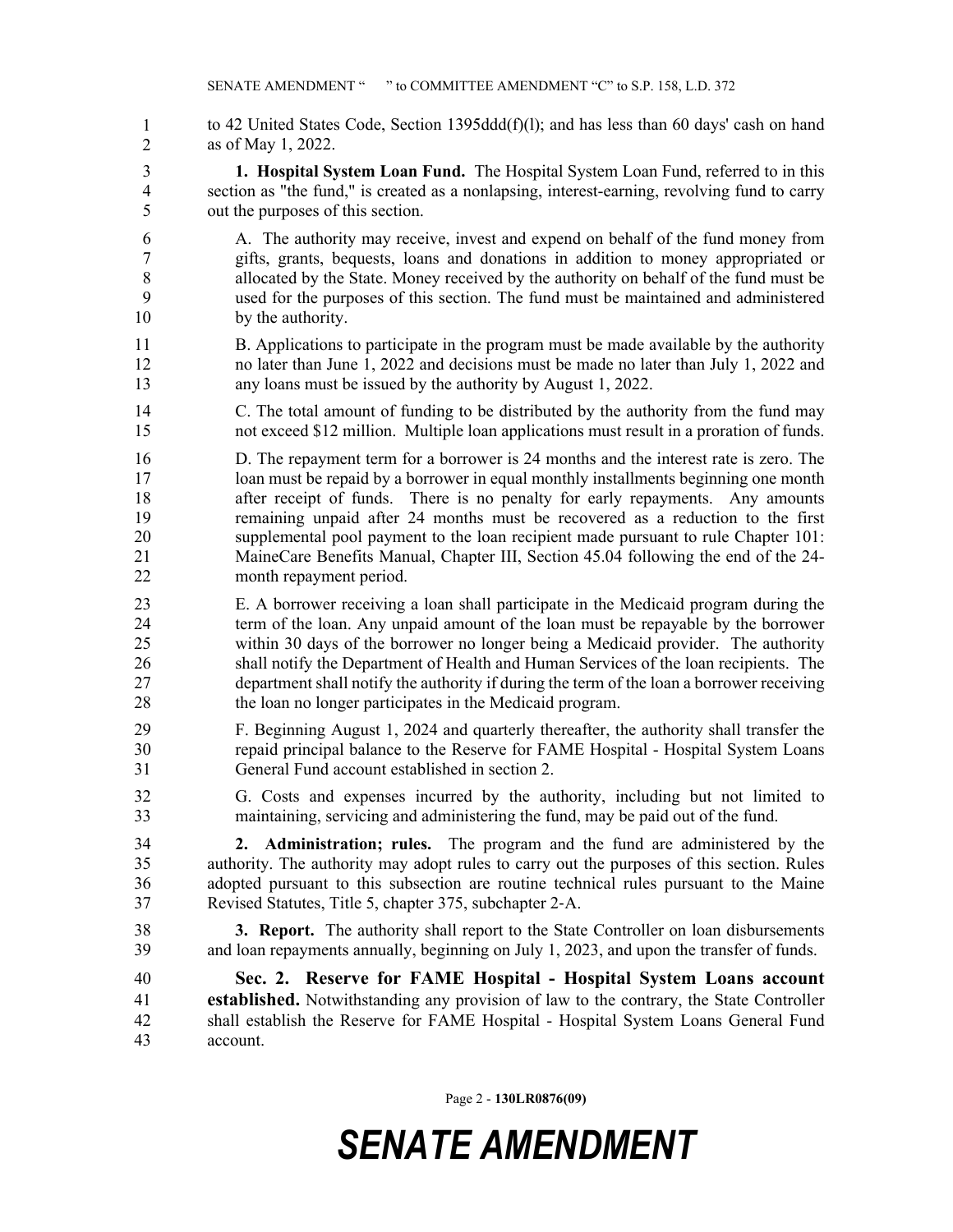1 **Sec. 3. Transfer from MaineCare Stabilization Fund.** Notwithstanding any 2 provision of law to the contrary, at the close of fiscal year 2021-22, the State Controller 3 shall transfer \$12 million from the available balance in the MaineCare Stabilization Fund 4 Other Special Revenue Funds account within the Department of Health and Human 5 Services to the General Fund unappropriated surplus.

6 **Sec. 4. Transfer from General Fund unappropriated surplus; FAME**  7 **Hospital - Hospital System Loan Fund account.** Notwithstanding any provision of 8 law to the contrary, at the close of fiscal year 2021-22, the State Controller shall transfer 9 \$12 million from the unappropriated surplus of the General Fund to the Finance Authority 10 of Maine's FAME Hospital - Hospital System Loan Fund Other Special Revenue Funds 11 account.

12 **Sec. 5. Transfer from Reserve for FAME Hospital - Hospital System Loans**  13 **account; MaineCare Stabilization Fund.** Notwithstanding any provision of law to 14 the contrary, at the close of fiscal year 2024-25, the State Controller shall transfer the 15 balance in the Reserve for FAME Hospital - Hospital System Loans General Fund account 16 to the MaineCare Stabilization Fund Other Special Revenue Funds account within the 17 Department of Health and Human Services.

18 **Sec. 6. Appropriations and allocations.** The following appropriations and 19 allocations are made.

## 20 **FINANCE AUTHORITY OF MAINE**

- 21 **Hospital Hospital System Loans Fund N962**
- 22 Initiative: Provides one-time allocation for the Hospital Hospital System Loans Fund 23 program.

| 24  | <b>OTHER SPECIAL REVENUE FUNDS</b> | 2021-22 | 2022-23      |
|-----|------------------------------------|---------|--------------|
| 25  | All Other                          | SO.     | \$12,000,000 |
| -26 |                                    |         |              |
| 27  | OTHER SPECIAL REVENUE FUNDS TOTAL  | 80      | \$12,000,000 |
| 28  |                                    |         |              |

29 Amend the bill by adding before the summary the following:

30 '**Emergency clause.** In view of the emergency cited in the preamble, this legislation 31 takes effect when approved.' '

32 Amend the amendment by relettering or renumbering any nonconsecutive Part letter or 33 section number to read consecutively.

34 **SUMMARY**

35 This amendment establishes the Hospital System Loan Fund Program within the 36 Finance Authority of Maine. The program is established to alleviate the hardship of hospitals resulting from loan payments through the Medicare accelerated payment program. The amendment also transfers \$12 million from the MaineCare Stabilization Fund to the unappropriated surplus of the General Fund and transfers \$12 million from the unappropriated surplus of the General Fund to the Finance Authority of Maine's FAME 41 Hospital - Hospital System Loan Fund Other Special Revenue Funds account. Beginning 35 36 37 38 39 40 41

Page 3 - **130LR0876(09)**

## *SENATE AMENDMENT*